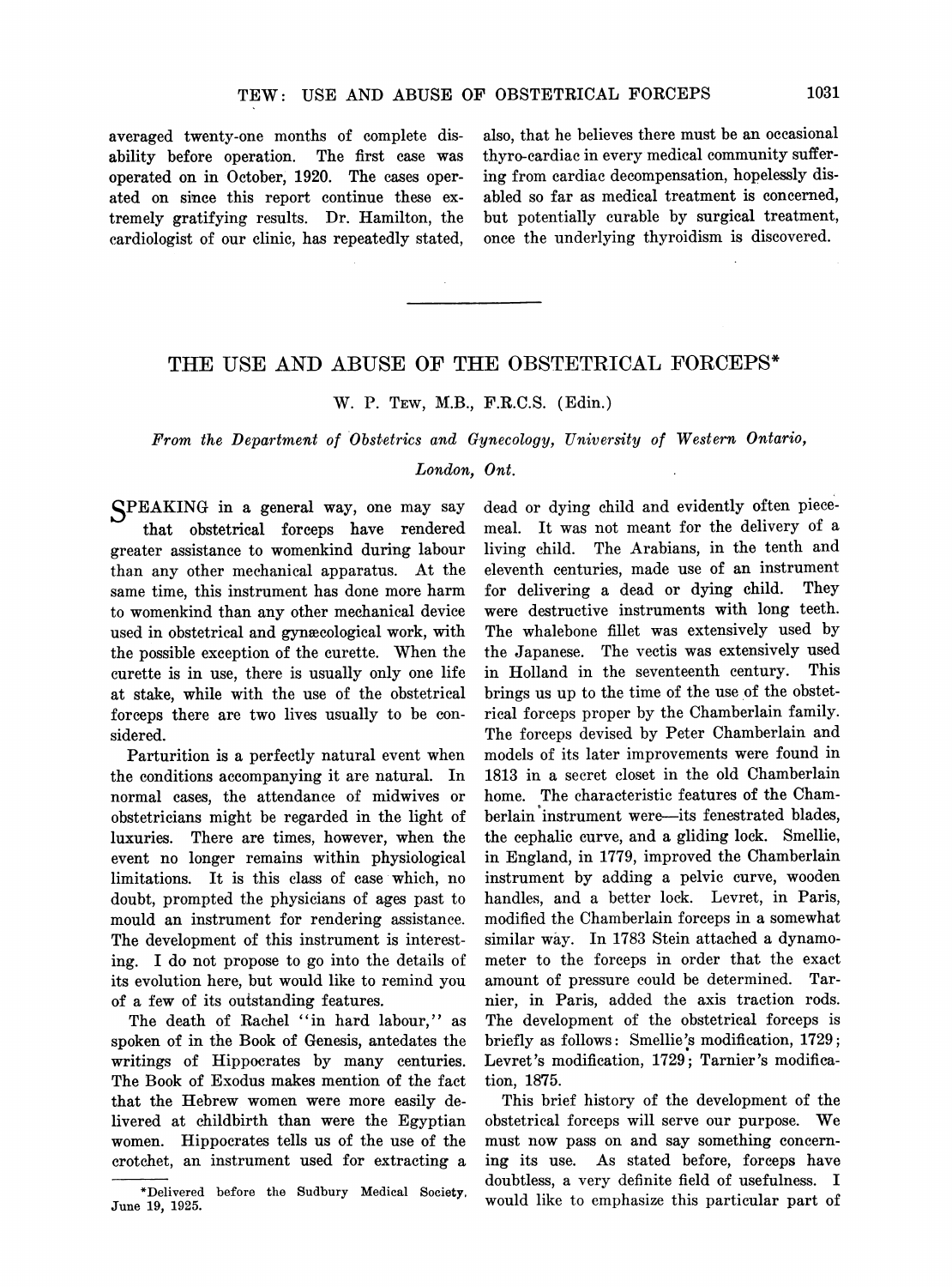the paper because we all know that, with injudicious use, the obstetrical forceps become most dangerous instruments. Now let us confront ourselves with the question: When should forceps be used? Before answering this question, <sup>I</sup> wish to state that we will speak of their use here only in vertex cases, and that we will speak of them as high, mid, and low forceps. The application of "high" forceps signifies their use before the bi-parietal diameter of the skull has become engaged in the brim of the pelvis; of "mid" forceps means their use with the biparietal diameter of the feetal skull engaged in the brim of the pelvis; of "low" forceps, their application after this same diameter has passed the brim of the pelvis and the vertex or some other part of the foetal skull is now on the pelvic floor or perineum.

When should we use high forceps? This is a most vital question, and one that requires our best attention. We cannot look upon this lightly. I will give you evidence to this effect later in my paper. <sup>I</sup> do not question for one minute but that each one of you here can quote personal experiences which will corroborate my conclusions regarding the use of high forceps. Now let us discuss the real indications for the use of high forceps. We may at first name several apparent ones, yet on second thought we have certain alternative procedures which answer the purpose more satisfactorily. Briefly, I would say that the indications for the use of high forceps are, certain grave dangers to either the mother or child, e.g., serious cardiac complications of the labouring mother, or a failing foetal heart, as in a case of prolapsed cord. If such a grave situation presents itself, we must bear in mind the primary requisites permitting the application of high forceps, namely, (1) A bony pelvis which is within normal limits; (2) a fcetal head which is not too large to pass, and is in proper position for extraction; (3) prolonged labour, i.e., prolonged second stage; (4) there should be no tumours, either bony or soft, obstructing the passage; (5) the cervix must be sufficiently dilated; (6) a living child is not an essential.

A considerable number of forceps cases come under the heading of prolonged labour. We must be careful with this particular question. If the second stage is unduly prolonged, there is usually a very definite reason. One of the most frequent I believe to be incomplete flexion of the head. If this is the case and the flexion cannot be corrected, we simply must be prepared to give the patient extra time. These are good cases for some forms of the so-called "twilight sleep." The patient deserves our sympathy and encouragement, but certainly not the premature application of forceps. She says "she is tired out"; and no doubt she is mentally very tired. The true criteria of fatigue in the mother are elevations of temperature and pulse rate; and in the baby, heart rate over 170 or below 100. In such cases the mother's temperature and pulse should be taken hourly, and the feetal heart rate taken at least every two hours.

The delivery of this type of case usually completes itself normally if plenty of time is allowed. If, however, the head does not engage and delivery must be carried out by the obstetrician, I would seriously consider internal version in preference to high forceps, if the circumstances of the case would permit of such.

The indications for use of mid forceps are much the same as those just given for the use of high forceps. The dangers of the one are almost as great as those of the other. I therefore strongly advise against their use, except in cases where there is imminent danger either to the mother or baby.

The indications for the use of low forceps are more readily thought of and accepted. They are as follows: (1) Vertex delayed unduly on the perineum; especially in elderly primipara; (2) uterine inertia-and here pituitrin often gives good results.

Now let us consider what some of the dangers are attending the use of forceps. To begin with, we must remember that even the application of low forceps is not free from certain dangers, both to mother and child, yet the dangers I wish to speak of here are mostly met with in cases where either high or mid forceps have to be used.

1.-Dangers to the mother: (a) lacerations of cervix-may be due to unskilful application to the outside of cervical lips; (b) extensive vaginal and perineal tears; (c) fractured coccyx; (d) separation of symphysis pubis; (e) damage to sacroiliac joint; (f) sepsis.

2.-Dangers to the child-and "herein lies a long tale of woes." Injuries to the child may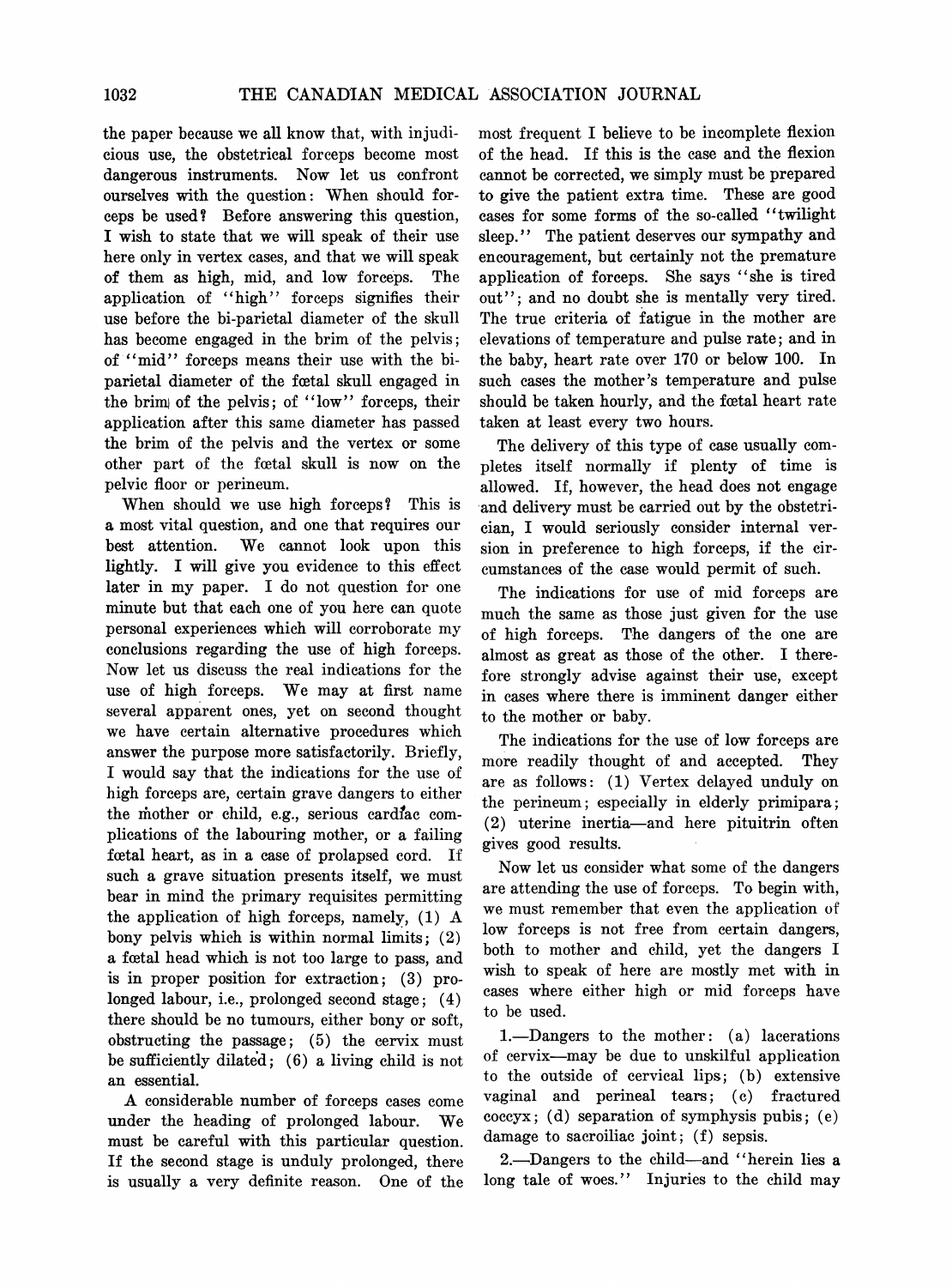he considered under the following two headings:

A.-Injuries to soft structures:

1.-Cerebral trauma-directly or indirectly: (a) cerebral cedema; (b) cerebral hæmorrhage; (c) trauma to brain substances from fractures or indentations of skull bones.

2.-Facial injuries-One of the common injuries being facial paralysis, which usually is but temporary.

B.-Damage to bones:

(a) Indentations; (b) fractures.

This very vital question of the causation of fortal death has been recently receiving considerable attention in practically every civilized country in the world. Dr. Eardley Holland, of London, England, has reported his findings in 300 post mortem examinations of feetuses that were viable but were born dead or died within a few days after birth. His work was evidently thoroughly carried out and his conclusions as to the causes of death were as follows:

| Complications of labour $\ldots$ 51 per cent.           |             |                |
|---------------------------------------------------------|-------------|----------------|
| Syphilis $\ldots \ldots \ldots \ldots \ldots \ldots 16$ |             | $\epsilon$     |
| Toxæmias of pregnancy $10$                              | $\epsilon$  | $\epsilon$     |
| Chronic renal and other                                 |             |                |
| $material$ diseases $\ldots$                            | $2$ "       | $\sim$ 6.6     |
| Diseases of placenta $\ldots$                           | $6$ $\cdot$ | $\sim$ $\sim$  |
| Fortal deformities $\ldots$                             | $5$ "       | $\overline{a}$ |
| Cause of death unknown  11                              | 66          | $\epsilon$     |

He concludes by saying that the complications of labour fall to the doctor. The value of prenatal care of our obstetrical patients is well known and need not be further stressed. The most urgent reform now required is the improved training of the doctor and medical student. Fortal mortality is not likely to fall appreciably until the standard of midwifery is raised. Holland's report is most interesting; it points out to us very clearly wherein we should be able to assist in lowering the fortal mortality in this country. He calls particular attention to the fact that intracranial damage from the use or abuse of forceps plays a most important rôle in raising the mortality rate. Next to forceps delivery in danger to fœtus comes breech extractions.

The clinical manifestations of cerebral trauma are usually very evident in the majority of cases. There is usually certain muscular twitching, especially of the eyes, accompanied by a peculiar whining cry. Once the damage is done. one is nearly helpless concerning treatment.

However, the essentials of treatment are-careful nursing, repeated spinal punctures, which sometimes help, and lastly, the removal of a localized hematoma, and the elevation of deep depressed fractures.

The meninges surrounding the brain and large venous channels really act in some respects as ligaments. They are able to withstand a certain degree of stretching, but beyond this they will certainly tear, and in tearing the enclosed blood vessels are often torn also. The tentorium cerebelli is the common site of such tearing. The degree of laceration and amount of hemorrhage of course varies quite considerably.

It seems that even in the most skilled hands, we find a very high percentage of intracranial injuries when forceps are used. This particularly applies to the use of high and mid forceps. The use of low forceps is not accompanied with nearly so much danger, yet the use of low forceps is not free from danger by any means. In fact, we at times find at autopsy cerebral cedema or haemorrhage in what was thought to be a normal confinement. There is very evident danger in all breech extractions. The meninges are very liable to tear with the delivery of the after coming head. How are we to assist in discouraging the use of the obstetrical forceps except in cases where we are certain that a very just reason for their use is confronting us? It seems to me that we can easily assist, if we approach each case methodically, and if we decide to use forceps only after all controllable factors of the case have been carefully considered, and there still remains at least one very good justification for resorting to forceps delivery.

Proper pre-natal care of the patient means that we know the size of the pelvis, and the relative size of the head to the pelvic brim. If the patient is a primipara we should know whether or not the head is engaging properly <sup>a</sup> few weeks before term. We should know whether or not the mother is a comparatively healthy individual. The only point remaining is that if during labour it is decided to use forceps, one must be able to apply the forceps properly, and learn to use the proper amount of traction.

#### Summary

1.-Forceps have a place in obstetrics, but it is up to the doctor to keep them in their proper place.